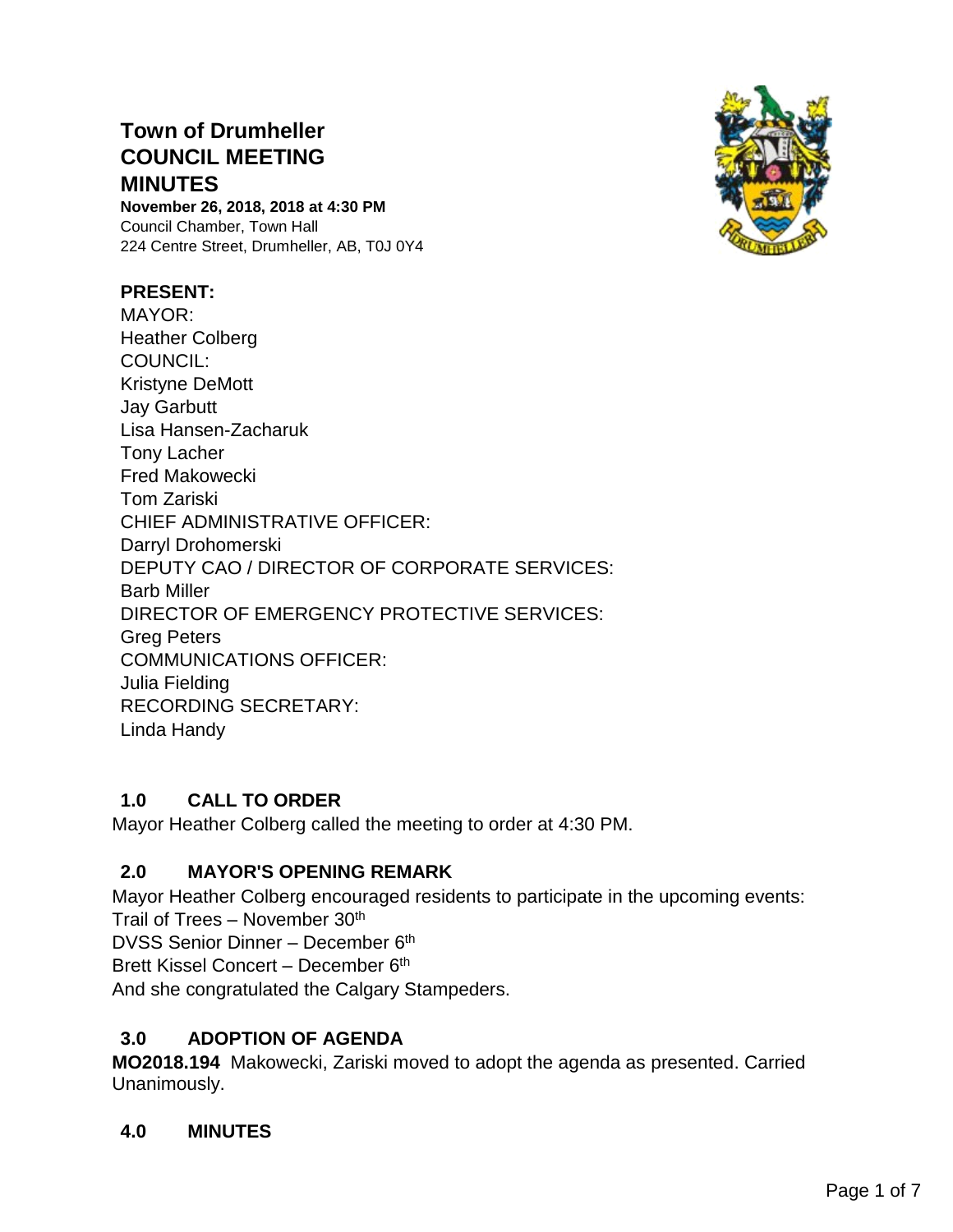### **4.1. ADOPTION OF REGULAR COUNCIL MEETING MINUTES**

- 4.1.1 Regular Council Meeting Minutes of November 13, 2018
	- **MO2018.195** Zariski, Garbutt moved to approve the Regular Council Meeting Minutes of November 13, 2018 as presented. Carried Unanimously.

**MO2018.196** DeMott, Hansen-Zacharuk moved to approve the Special Council meeting minutes of November 19, 2018 as presented. Carried unanimously.

### **4.2 MINUTES OF MEETING PRESENTED FOR INFORMATION**

### **5.0 DELEGATIONS**

5.1 Trisha Sewell – EDO – Cactus Corridor Economic Development Corporation – Dinosaur Trail Signage

T. Sewell introduced the Working Committee with representation from Canadian Badlands, County of Newell, Special Areas Board, Cactus Corridor Economic Development and the Town of Drumheller. She explained that the committee was formed to work on signage for the Canadian Badlands scenic driving route from the Royal Tyrrell Museum to the Dinosaur Provincial Park via SH570 coming out of Drumheller to SH876 towards Dinosaur Provincial Park and vice versa. She stated that signage is needed so that visitors understand the length of the drive and to give them confidence that they are on the correct route. Although the signage design is still being finalized by Alberta Transportation, it has been determined that the signs will be their standard blue and white signs with a header showing the outline of a dinosaur and kms remaining to the destination. T. Sewell asked if Drumheller's Council will consider signage within the Town's boundaries that would direct tourists along the scenic route and for the signage to be installed for the summer of 2019. She concluded by stating that the trail will designated as a scenic route on gps and google maps. J. Fielding – Communications Officer advised that although it is important to link the two destinations together with directional signage, the Town currently has a lot of tourist signage so it will be important for Drumheller to manage any new signage within our own boundaries. T. Sewell asked that the scenic route logo be incorporated into the Town's existing signage or any new signage installed so that the tourist traffic knows they are travelling along the scenic route. It was clarified that the Town would be responsible for the costs and maintenance of signs within their our boundaries.

Council thanked Trisha and the Working Committee for their presentation.

Mayor Heather Colberg on behalf of Council and Administration congratulated Bob Brown on his retirement and for his excellent reporting over the years at Council and within the community.

#### 5.2 SPARKS – Leslie Pepper (arrived at 6:15 PM)

The Sparks had an opportunity to meet Council, make suggestions and ask questions of Council.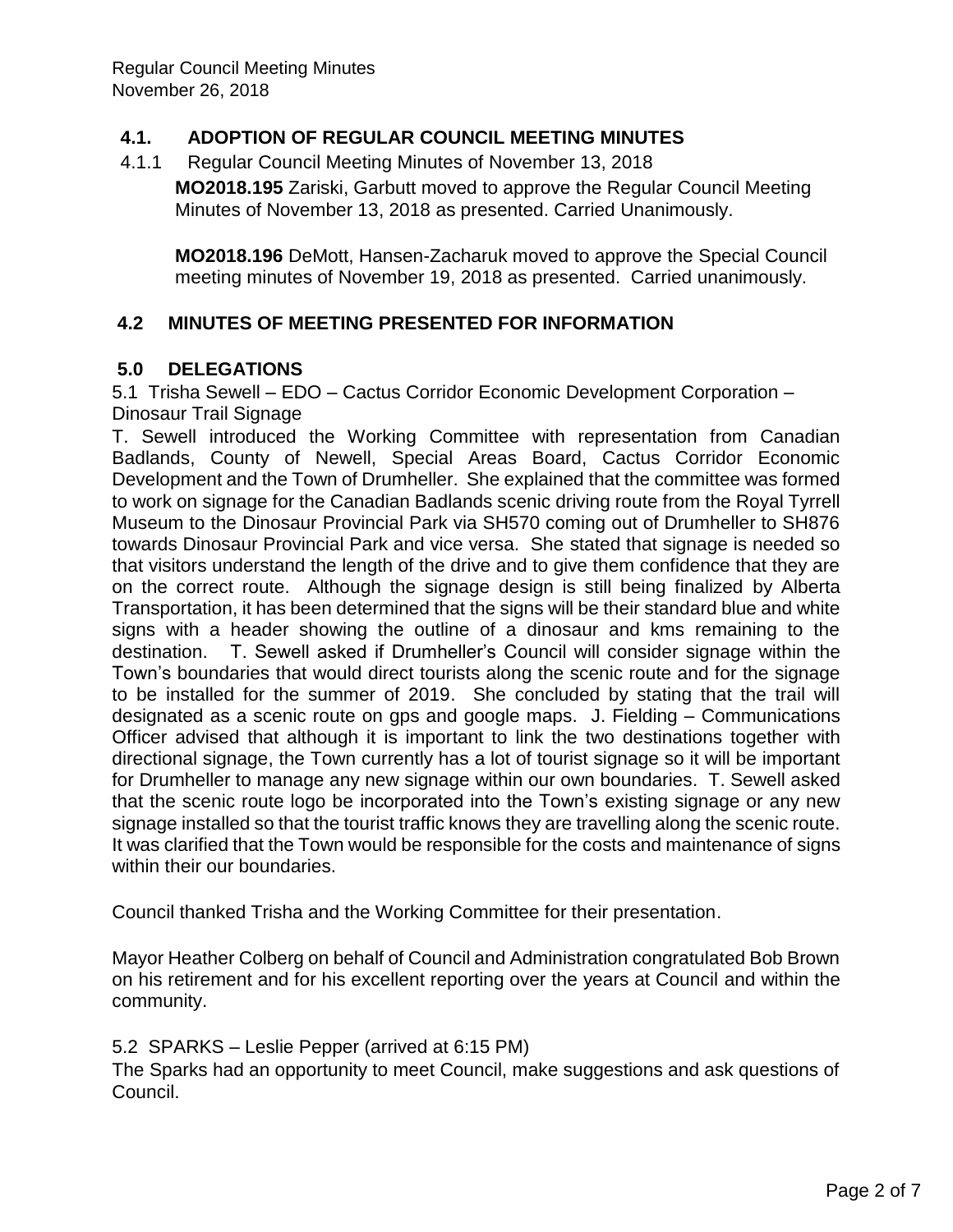# **6.0 REQUEST FOR DECISION REPORTS**

### **6.1. CAO**

6.1.1 Bylaw 13.18 ATCO Franchise Agreement – second and third readings

D. Drohomerski advised that Bylaw 13.18 received first reading on August 20<sup>th</sup>, 2018 which proposed to enter into an Agreement granting ATCO Electric Ltd. the right to provide electric distribution service within the Municipality with a franchise rate at 9%. He further advised that Council asked Administration for clarification on vested and non vested street lights. He clarified that a vested street light is where ATCO owns the asset and the municipality pays a monthly rental fee without repair costs; and a non vested street light is where the municipality pays the repair costs only. Both vested and non vested street lights are owned by ATCO. He explained that the Town's older street lights are non vested meaning the Town is paying for the repairs and when they need to be replaced the street light becomes a vested street light with the Town paying a monthly rental fee without repair costs.

**MO2018.197** Lacher, DeMott moved second reading of Bylaw 13.18.

In response to a question from Council on how much revenue the Town receives from the 9% of franchise agreement, it was confirmed that the Town receives \$730,000.00 from ATCO. Councillor L. Hansen-Zacharuk recommended that the Town consider the clause that allows an annual review of agreement should Council wish to adjust the franchise fee. It was also confirmed that the Town's street lights are being changed to the warm led lights (as opposed to the cooler light which is too bright).

Vote on Motion: Carried unanimously.

**MO2018.198** Zariski, Lacher moved third reading of Bylaw 13.18. Carried unanimously.

6.1.2 Bylaw 16.18 being a bylaw to amend the Land Use Bylaw 10.08 by redesignating Plan 4317CQ Block 1 Lots 24 and 25 – first reading

D. Drohomerski presented Bylaw 16.18 stating that the applicant wishes to redesignate their property from Highway Commercial to Residential (1a) District. He explained that the property was the former Numbers Accounting Office on Bridge Street. He further advised that the applicant is requesting the change because they wish to sell their property and the offer to purchase is subject to a rezoning change to residential use. **MO2018.199** DeMott , Hansen-Zacharuk, moved first reading of Bylaw 16.18. Carried unanimously.

6.1.3 Bylaw 17.18 being a bylaw for the purpose of implementing a non residential development incentive program – first reading

D. Drohomerski presented Bylaw 17.18 which was discussed at Council's meeting of November 13<sup>th</sup>. He explained that the bylaw allows for a tax incentive for one year waiver of municipal taxes for new development up to a maximum of \$25,000 or renovations up to a maximum of \$50,000 new assessment. He further stated that a tax waiver for a first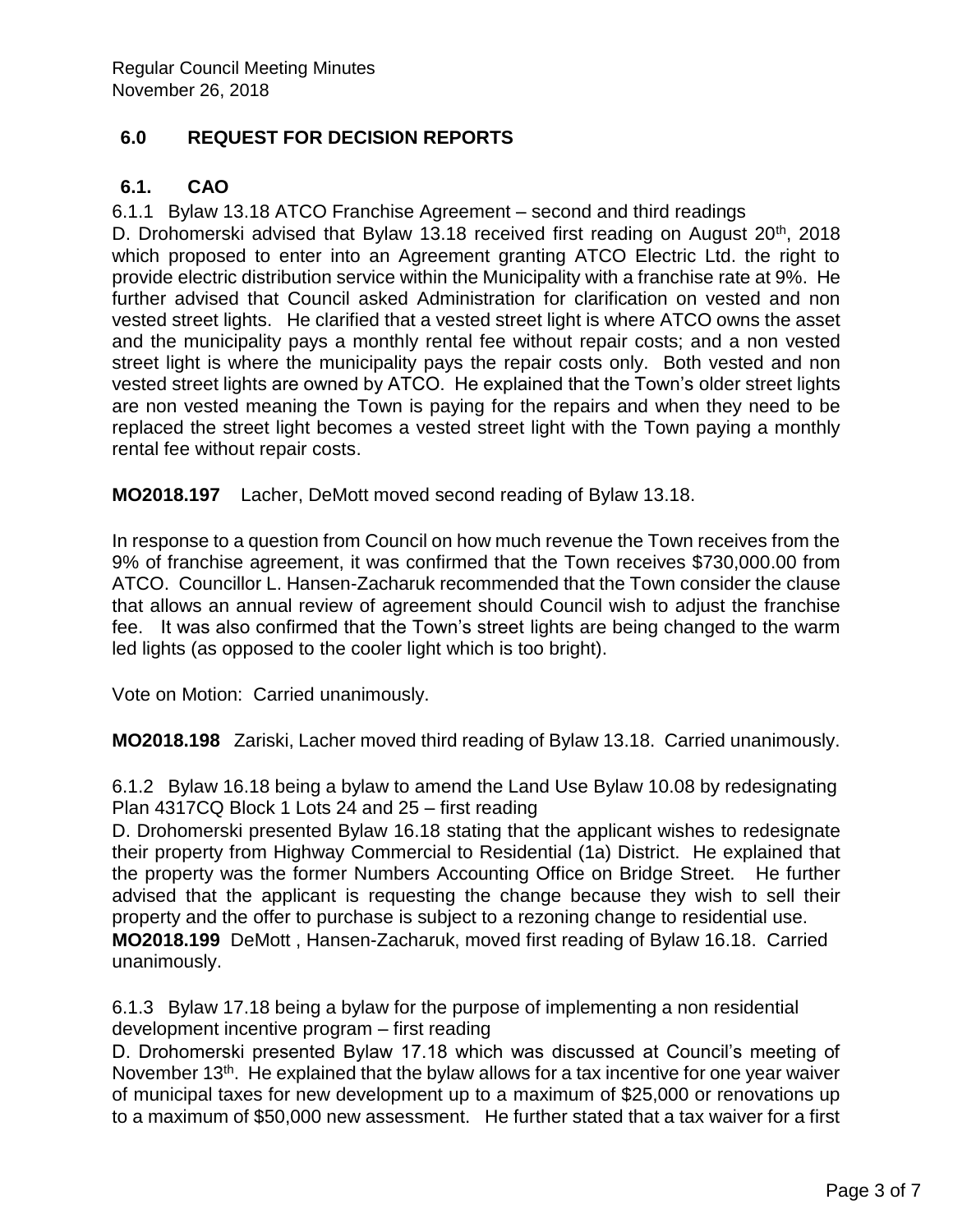Regular Council Meeting Minutes November 26, 2018

year new build or renovations would not impact the budget. He further explained that first year waiver of taxes would be granted after construction and occupancy.

**MO2018.200** Makowecki, Lacher moved first reading of Bylaw 17.18 Carried unanimously.

6.1.4 Bylaw 19.18 being a bylaw for the purpose of waiving fees for new businesses in existing non residential vacant buildings – first reading

D. Drohomerski presented Bylaw 19.18 which proposes incentives for occupying a vacant building which is geared towards the tenant of the building, not the building owner. He explained that the total tax incentive for the tenant would be in the range of \$1000 for development / building permit fees and a business license fee.

**MO2018.201** Lacher, Zariski moved first reading of Bylaw 19.18. Carried unanimously.

6.1.5 Bylaw 21.18 being a bylaw to set the 2019 utility rates – first reading

D. Drohomerski presented Bylaw 21.18 being the utility rate bylaw which proposes to increase the water rates by 5% and the sewer rates by 2%. He explained that the Town was underfunding the utilities in the past and a five year plan with the same increases over this time period was proposed. He also stated that the Town is proposing an increase to the recycling fee to be able to achieve an affordable and sustainable recycling service in our community.

**MO2018.202** Lacher, Hansen-Zacharuk moved first reading of Bylaw 21.18. Carried unanimously.

6.1.6 Draft Bylaw 22.18 being a bylaw for the purpose of implementing a tax incentive program for owners of an existing non-residential vacant building

D. Drohomerski presented the draft bylaw based on Councillor Tony Lacher's recommendation for a tax incentive for an existing vacant building. He explained that the tax incentive would be for an owner of a new business within a building that has been vacant for a minimum of one year and business to be active for one year. There will be a maximum ceiling of \$5,000.00 tax cancellation per qualifying new business upon written letter of request to Council. Council will review and approval each request on an individual basis. He explained that this bylaw will have a financial impact to the Town.

### 6.1.7 RFD – Appointment to Economic Development Advisory Committee

D. Drohomerski advised that one vacancy exists on the Economic Development Advisory Committee with the recent resignation of John Goudy. Dennis Harder wishes to step away from the Heritage Arts and Culture Committee to serve on the EDAC.

**MO2018.203** Makowecki, DeMott moved to approve the appointment of Dennis Harder to the Economic Development Advisory Committee for a three year expiring at Council's 2021 Organizational Meeting. Carried unanimously.

Vacancies on the Heritage Arts and Culture Committee will be advertised in the Town Page.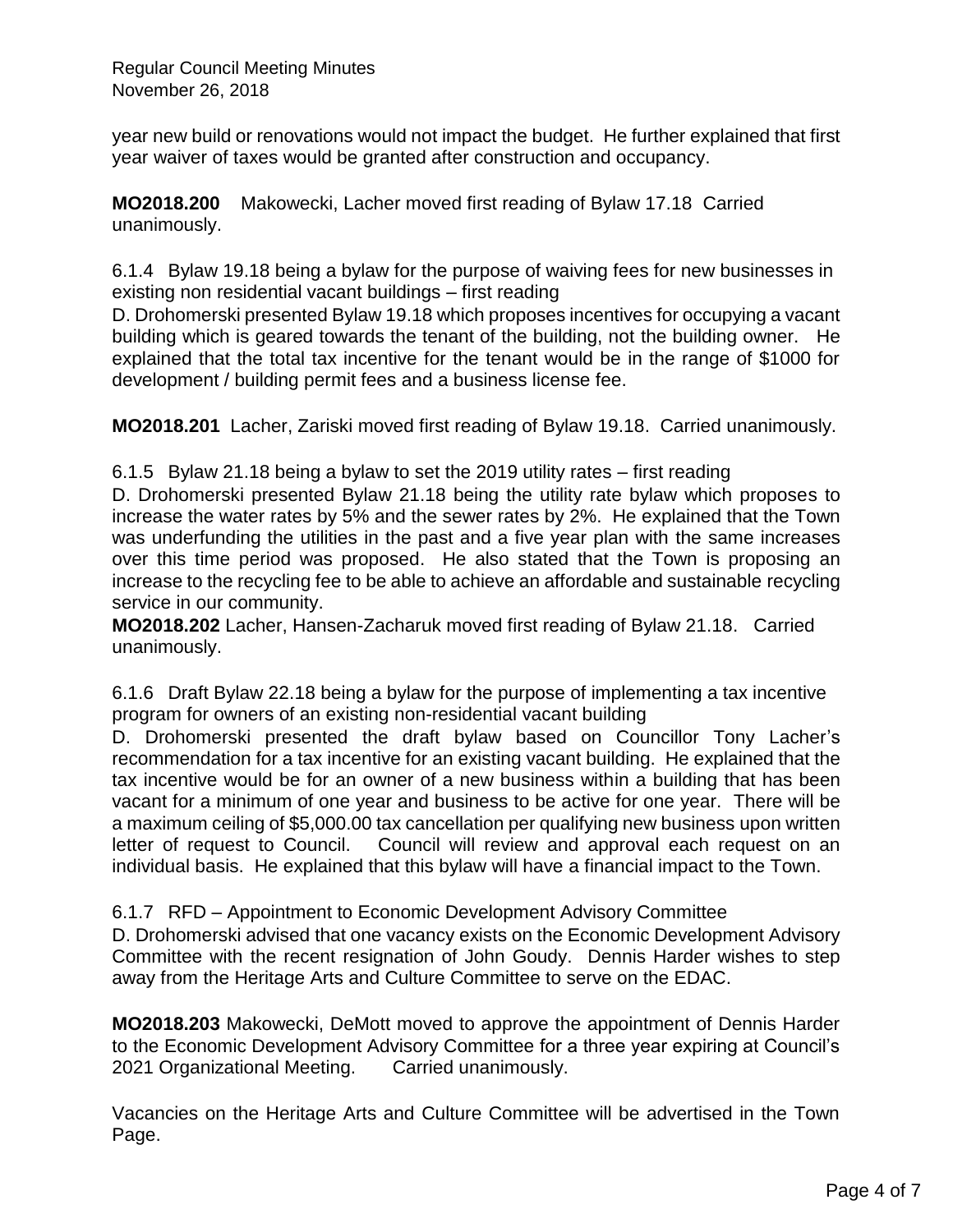# **6.2 DEPUTY CAO / DIRECTOR OF CORPORATE SERVICES**

## **6.3 DIRECTOR OF INFRASTRUCTURE SERVICES**

### **6.4 DIRECTOR OF EMERGENCY PROTECTIVE SERVICES**

#### **6.5 REVIEW OF STRATEGIC BUSINESS PLAN WORK PRIORITIES**

6.5.1 CAO – Toboggan Hill Lease – Administration has looked at a location on Town land adjacent to the Passion Play site. The Passion Play Board is not in favour of the public going across their land to access a toboggan hill – the Passion Play would have to keep their gates open during the winter months. He advised that Administration will be looking at other locations.

CAO (Economic Development Officer) – Dino Brand Standards – The Economic Development Advisory Committee has taken on the responsibility of looking for a new logo. Written guidelines have been developed which will be discussed with the designer on November 30<sup>th</sup>. Three or four options will be presented to the Economic Development Advisory Committee in the near future.

CAO (Infrastructure Director) – Recycling Options Survey – An online survey will be going out the first week in December – asking what residents want and what they are willing to pay for. Some options may be to review the frequency of collection and alternating pickup of garbage and recycling. The high cost for recycling results from the process of collection and separation of materials.

### **7.0 PRESENTATION OF QUARTERLY REPORTS BY COUNCIL AND ADMINISTRATION**

### **8.0 PUBLIC HEARING TO COMMENCE AT 5:30 PM**

8.1. Mayor Colberg called the Public Hearing to order at 5:30 PM

Mayor stated that the purpose of the hearing is to consider Public Hearing to consider Bylaw 14.18 to amend the Land Use Bylaw 10.08 Section 56 "Home Occupations"

Devin Diano, Planner provided a report as follows:

"*Bylaw 14.18 proposes "housekeeping" changes that will clarify regulations for issuing home occupation development permits. Specifically, the proposed changes will remove the requirement to renew an issued home occupation development permit yearly. The Land Use Bylaw 10.08 will continue to provide the ability for the Development authority to rescind a permit for a home occupation if there have been changes or deviation from originally approved application. Additionally, the LUB 10.08 will continue to provide the Development Authority the discretion to issue a temporary permit not exceeding one year for a home occupation. These proposed changes will allow administration to issue home occupation development permits in a more efficient manner, and free up administrative hours spent sending and tracking renewals of development permits for home*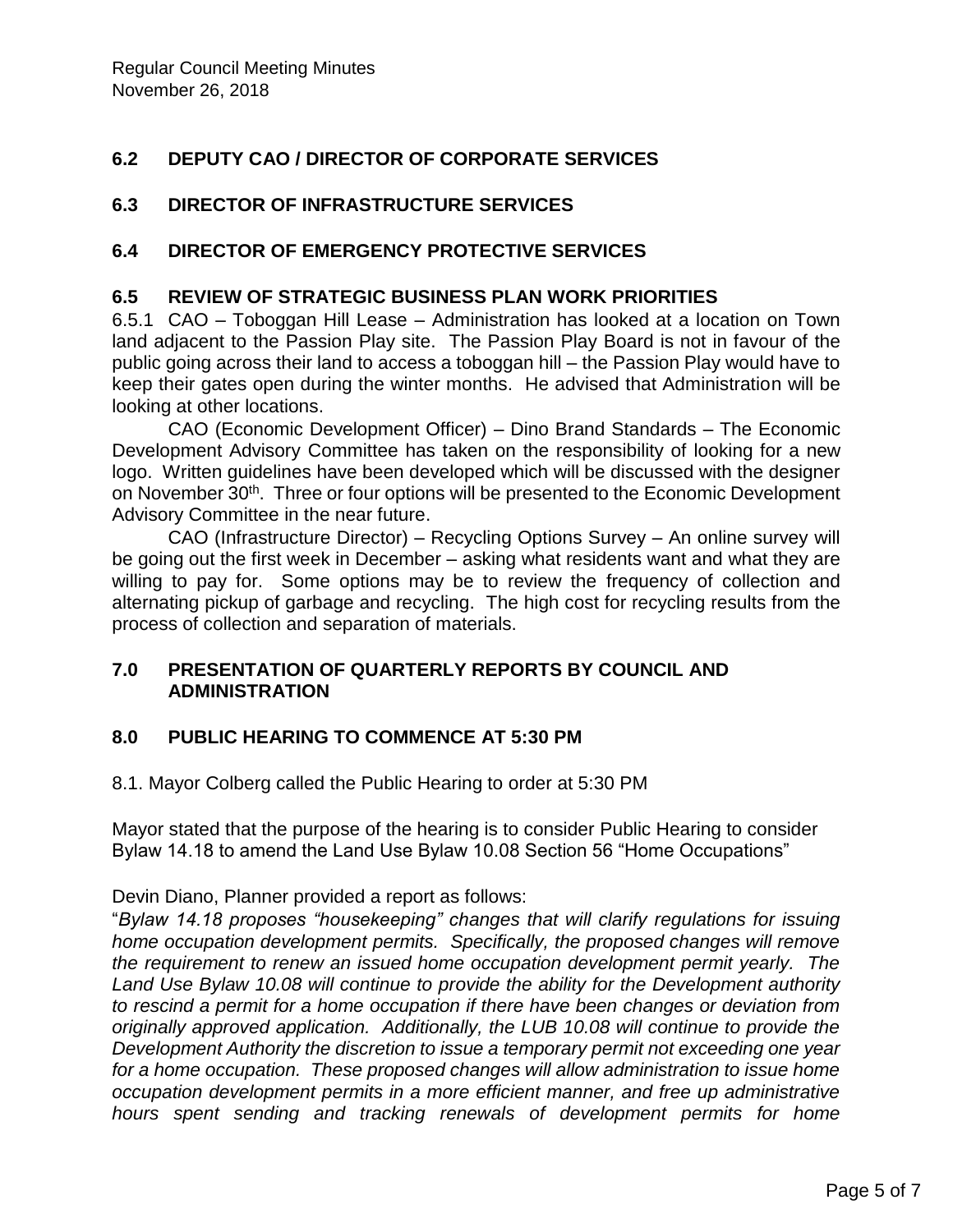Regular Council Meeting Minutes November 26, 2018

*occupations. The Town is currently one of the few municipalities that requires the yearly renewal of approved development permits for home based businesses*." He concluded by stating that Palliser Regional Municipal Services recommends that the Town of Drumheller Council approve Bylaw 14.18.

Mayor Colberg asked Secretary, L. Handy is there was any correspondence. L. Handy stated there was no correspondence.

Mayor Colberg stated there were no speakers in attendance.

Mayor Colberg asked Council if there were any questions. There were no questions.

Mayor closed the Public Hearing at 5:32 PM.

#### **9.0 PUBLIC HEARING DECISIONS**

9.1 Bylaw 14.18 – second and third readings

**MO2018.204** Zariski, Hansen-Zacharuk moved second reading of Bylaw 14.18. Carried unanimously.

**MO2018.205** Hansen-Zacharuk, Makowecki moved third reading of Bylaw 14.18. Carried unanimously.

#### **10.0 UNFINISHED BUSINESS**

### **11.0 NOTICE OF MOTION**

### **12.0 COUNCILLOR REPORTS**

### **13.0 CLOSED MEETING MATTERS**

**MO2018.206** Zariski, Lacher moved to go into closed meeting of Council at 6:22 PM. Carried unanimously.

14.1 Labour Matter (*FOIPP Section 23 – Local Public Body Confidences)* Recognition **Policy** 

14.2 Labour Matter (*FOIPP Section 17 – Disclosure Harmful to Personal Privacy*) – CAO Review

**MO2018.207** Zariski, Lacher moved to revert to open meeting of Council at 8:30 PM. Carried unanimously.

#### 14.2 CAO Review

**MO2018.208** Hansen-Zacharuk, Garbutt moved that Council approve a 2% increase for the CAO retroactive to October 1, 2018 to match the collective bargaining agreement plus a \$10,000 bonus for an extraordinary year. Carried unanimously.

There being no further business, Mayor Heather Colberg adjourned the meeting at 8:34 PM.